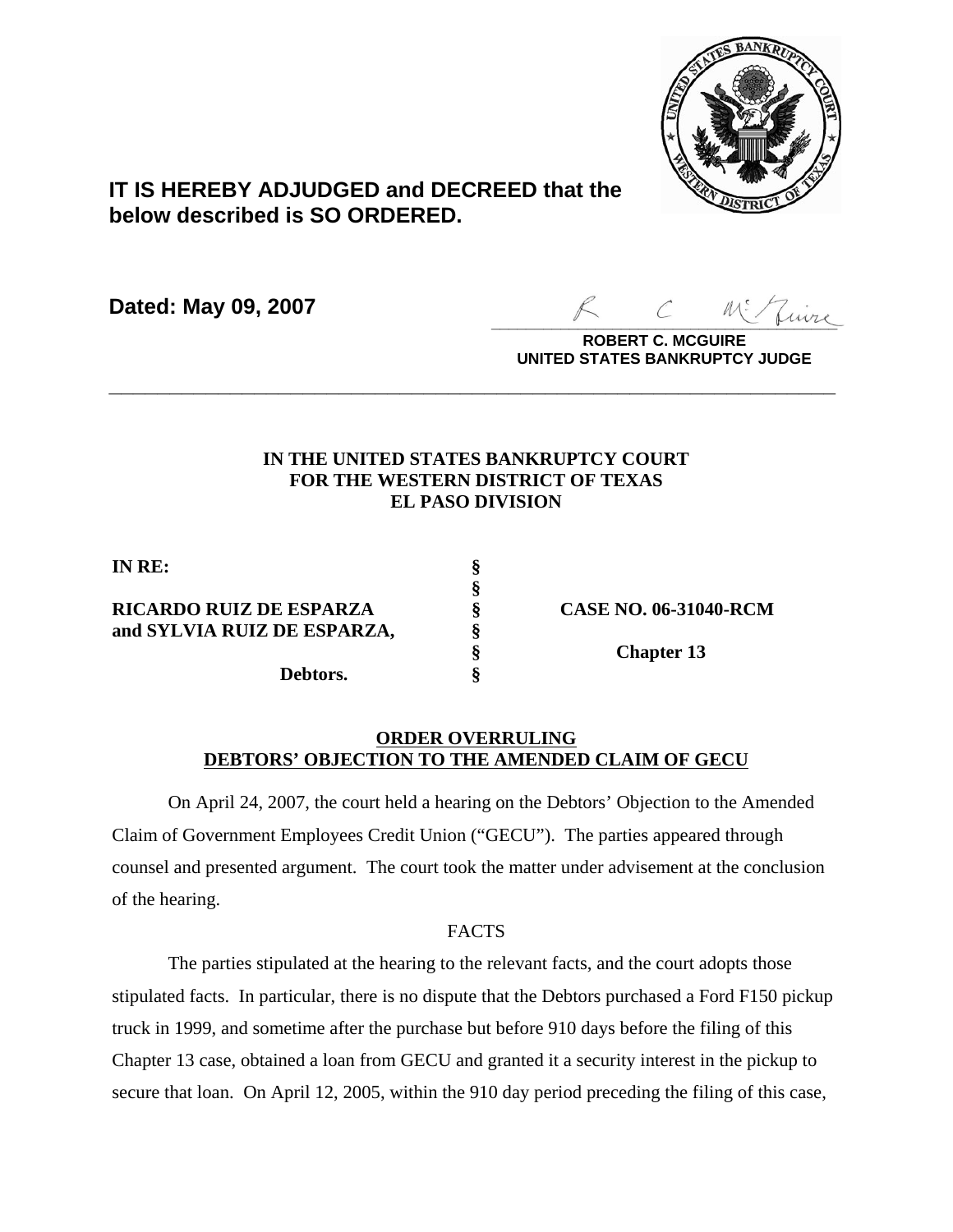the Debtors obtained a second loan from GECU for the purchase of a Chevy Impala. GECU's loan documents provide that the pickup loan and the Impala loan are cross-collateralized.

The Debtors filed their bankruptcy petition commencing this case on September 9, 2006. They surrendered the Impala after the case was filed, in accordance with the provisions of their Chapter 13 plan, which provides for such surrender.<sup>1</sup> The plan also provides for treatment of the balance of the earlier loan secured by the pickup as a fully secured secured claim, to be paid through the plan.

Consistent with the plan's provisions, GECU has taken possession of the Impala and foreclosed its security interest in accordance with Texas law. It then filed a general unsecured claim for \$9,818.82, representing the deficiency as determined by the foreclosure. The Debtors objected to that claim. GECU subsequently amended its claim, to assert that it is in fact fully secured by the pickup. The parties agree that there is sufficient value in the pickup to cover not only the balance of the loan originally secured by it, but also the deficiency remaining on the loan obtained to purchase the Impala. The Debtors objected to that amended claim.

#### ISSUE PRESENTED

The Debtors argue that the amended claim should not be allowed under a recent change to the Bankruptcy Code made by the Bankruptcy Abuse Prevention and Consumer Protection Act of 2005 ("BAPCPA") governing claims filed in chapter 13 cases involving motor vehicles

<sup>&</sup>lt;sup>1</sup> The Debtors' Chapter 13 plan was filed on September 27, 2006, and provides, in Section VI(1)(B), "Specific Treatment for Payment of Allowed Claims–Payments to Be Made by the Debtor Directly to Creditors, Including Post-Petition Domestic Support Obligations":

Debtor surrenders the following collateral. Confirmation of the Plan shall operate to lift the automatic stay provided by 11 U.S.C.§ 362(a) with respect to the collateral listed, and any unsecured deficiency claim may be filed in accordance with the procedures set forth in the Standing Order Relating to Chapter 13 Case Administration for this Division.

The Debtors' plan lists the Impala under this section as collateral to be surrendered to GECU. The plan contains no statement that the vehicle will be surrendered in full satisfaction of the balance of the purchase money loan secured by it, although the Debtors in their Objection to the Amended Claim essentially make the argument that, once confirmed, their plan would have that effect as a matter of law. Therefore, and because GECU has not argued that the language of the plan should be interpreted differently, the court will construe the plan as providing for surrender in full satisfaction.

In addition, because the Debtors' argument is contingent upon confirmation of the plan, which has not yet occurred, their Objection to the Amended Claim might be considered premature. However, GECU has raised the same issue as presented by Objection to Amended Claim in an objection to confirmation, and have agreed to reset confirmation for upcoming docket, in order to resolve the issue beforehand. Accordingly, the court finds that the question is ripe for deciding now.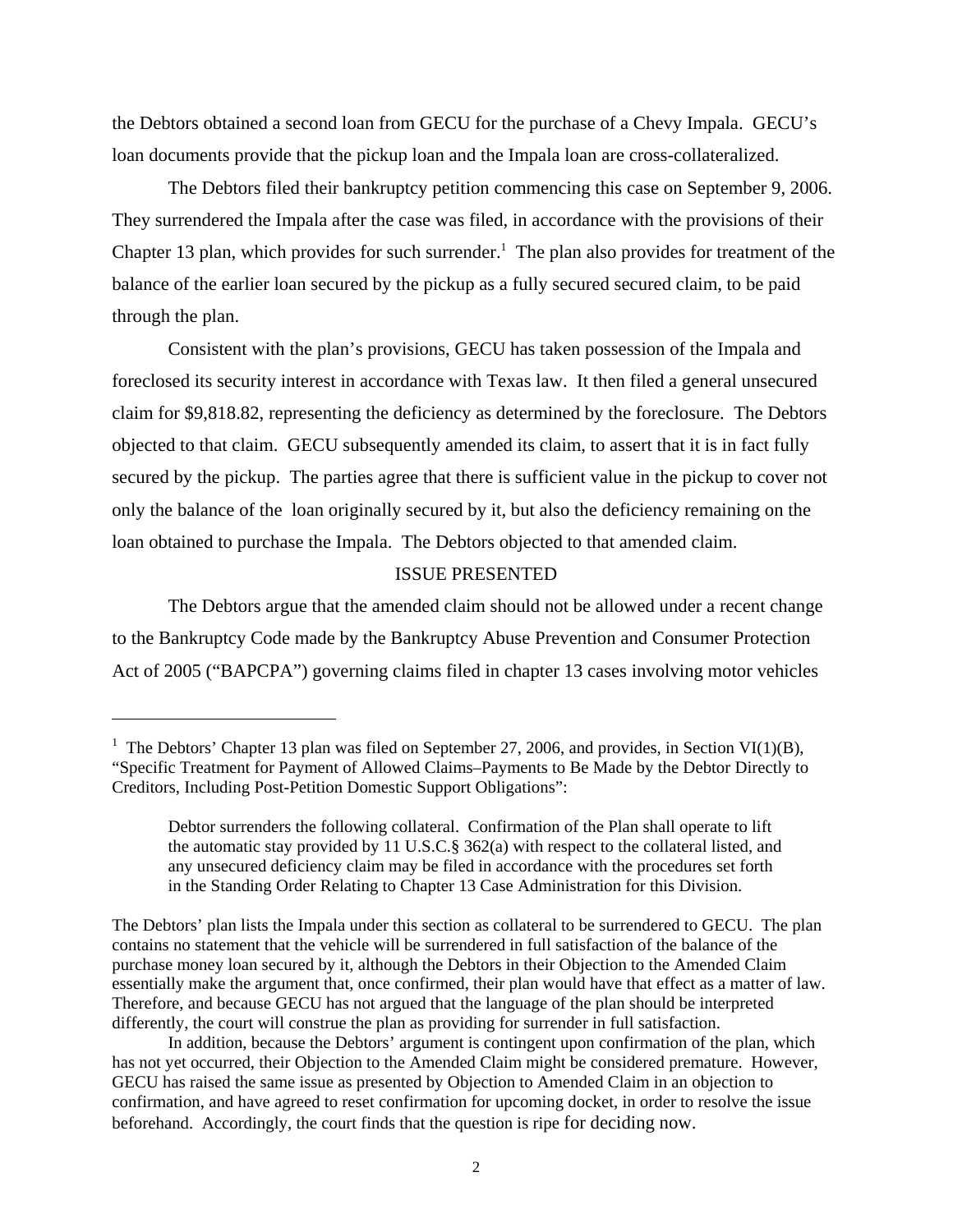purchased within 910 days of the bankruptcy filing. Specifically, Debtors assert this amendment to 11 U.S.C. § 1325(a) allows them to surrender to GECU the Impala they purchased within 910 days of their bankruptcy filing in full satisfaction of the debt they owe GECU. They assert that the combination of 11 U.S.C. § 1325(a)(5)(C), which allows a plan to provide for surrender of collateral, and the text appearing immediately after  $\S$  1325(a)(9), which text states that § 506 no longer applies to value a motor vehicle bought within 910 days of the bankruptcy filing [called the "Hanging Paragraph"], allows the Debtors' proposed full value surrender notwithstanding the objection of GECU. The latter argues that BAPCPA did not affect the treatment of deficiency claims arising as a result of the surrender of a vehicle pursuant to a Chapter 13 plan and that, in any event, this case is distinguishable because the balance of the purchase money loan on the Impala is not an unsecured deficiency claim but a claim that is fully secured by the pickup.

#### **JURISDICTION**

The court has subject matter jurisdiction of the parties' dispute pursuant to 28 U.S.C. § 1334 and § 157. The matter is a core contested proceeding pursuant to 28 U.S.C. § 158(b)(2)(A) (matters concerning the administration of the estate), (b)(2)(B) (allowance or disallowance of claims), (b)(2)(L) (confirmation of plans), and (b)(2)(O) (other proceedings affecting the liquidation of assets of the estate). The following represent the court's findings of fact and conclusions of law made pursuant to Bankruptcy Rules 7052 and 9014. Where appropriate, a finding of fact shall be construed to be a conclusion of law, and vice versa.

#### DISCUSSION

Section 1325(a)(5) provides that:

the court shall confirm a plan if . . . with respect to each allowed secured claim provided for by the plan--

- (A) the holder of such claim has accepted the plan;
- (B) (i) the plan provides that--
	- (I) the holder of such claim retain the lien securing such claim until the earlier of--
		- (aa) the payment of the underlying debt determined under nonbankruptcy law; or
		- (bb) discharge under section 1328; and
	- (II) if the case under this chapter is dismissed or converted without completion of the plan, such lien shall also be retained by such holder to the extent recognized by applicable nonbankruptcy law;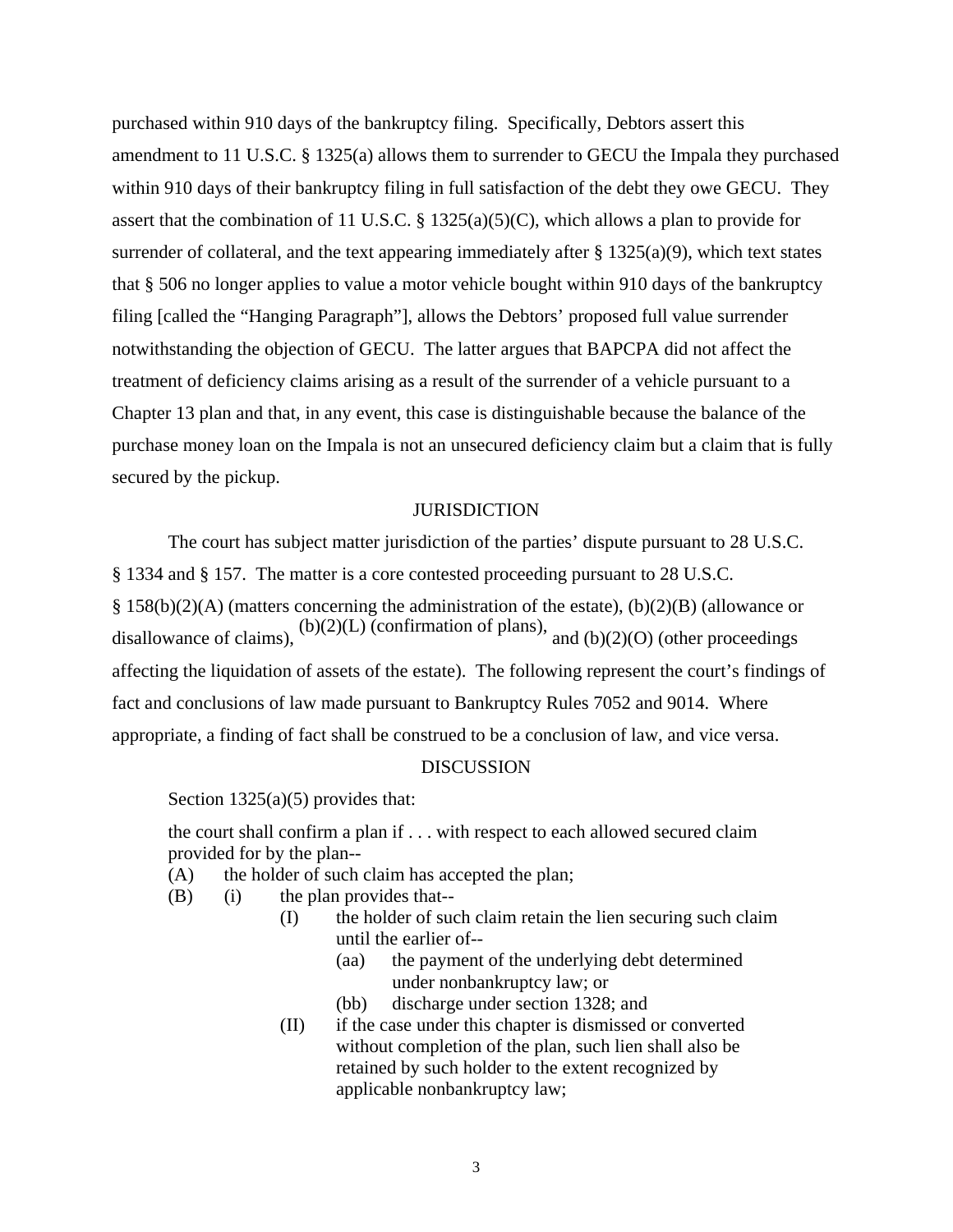- (ii) the value, as of the effective date of the plan, of property to be distributed under the plan on account of such claim is not less than the allowed amount of such claim; and
- $(iii)$  if--
	- (I) property to be distributed pursuant to this subsection is in the form of periodic payments, such payments shall be in equal monthly amounts; and
	- (II) the holder of the claim is secured by personal property, the amount of such payments shall not be less than an amount sufficient to provide to the holder of such claim adequate protection during the period of the plan; or
- $(C)$  the debtor surrenders the property securing such claim to such holder . . ..

The Hanging Paragraph [the text immediately following  $\S 1325(a)(9)$  of the Bankruptcy Code as amended under BAPCPA] states that:

[f]or purposes of paragraph (5), section 506 shall not apply to a claim described in that paragraph if the creditor has a purchase money security interest securing the debt that is the subject of the claim, the debt was incurred within the 910-day preceding the date of the filing of the petition, and the collateral for that debt consists of a motor vehicle (as defined in section 30102 of title 49) acquired for the personal use of the debtor, or if collateral for that debt consists of any other thing of value, if the debt was incurred during the 1-year period preceding that filing  $\ldots$ 

Courts throughout the country are struggling with the correct application of this Hanging Paragraph language to motor vehicle claims when the vehicle was purchased with recourse debt within 910 days preceding the bankruptcy filing, the vehicle is surrendered pursuant to provisions of the plan, the creditor forecloses its security interest in the vehicle, and an amount remains owing. There is case law both denying and allowing the creditor the right to file a deficiency unsecured claim, with the majority having disallowed deficiency claims. *See e.g.,* **In re Osborn**, 2007 WL 542435 (B.A.P. 8th Cir.) (majority view); **In re Gentry**, 2006 WL 3392947 (Bankr. E.D. Tenn.) (same); **In re Ezell**, 338 B.R. 330 (Bankr. E.D. Tenn. 2006) (same).

This court, however, finds the reasoning of the minority to be the more persuasive and has sided with those courts in its recent decision in **In re Newberry**, 06-60241, docket nos. 50, 51, Judgment and Memorandum Opinion Denying Debtors' Objection to Amended Claim. *See also* **In re Zehrung**, 351 B.R. 675 (W.D. Wis. 2006); **In re Particka**, 355 B.R. 616 (Bankr. E.D. Mich. 2006); **In re Clark**, 2007 WL 625272 (Bankr. N.D. Miss.). For the reasons stated in